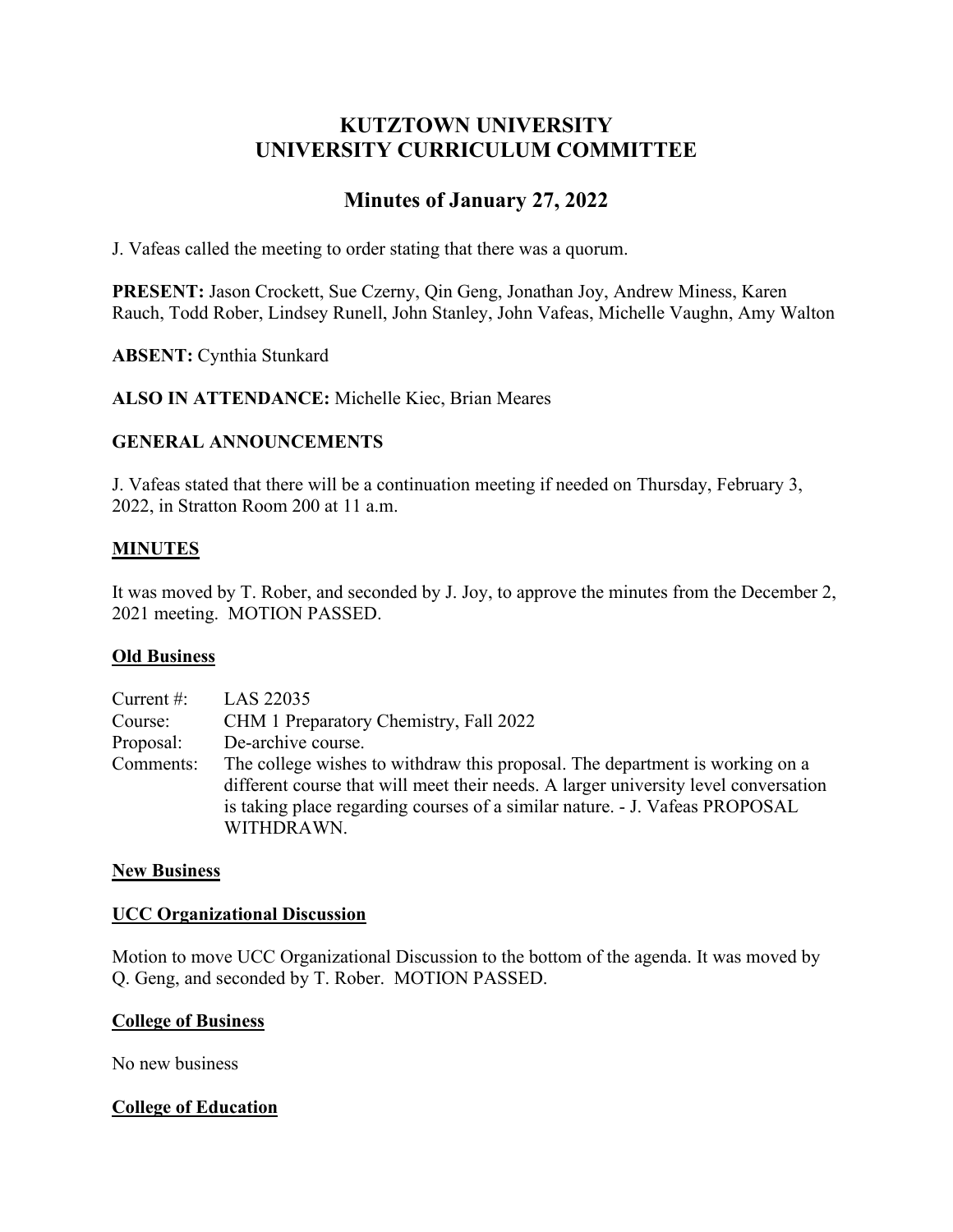No new business

### **College of Liberal Arts and Sciences**

No new business

### **College of Visual and Performing Arts**

No new business

### **ANNOUNCEMENTS**

#### **Curriculum**

**COB 22015** Course Revision: SPT 325 Sport Consumerism, Fall 2022 The department should upload an updated proposal with the prerequisite change box checked and a summary of request describing the changes to the prerequisites.

#### **General Education**

| LAS 22014 General Education: ANT 239 Historical Archaeology, Fall 2022 |  |
|------------------------------------------------------------------------|--|
|------------------------------------------------------------------------|--|

**LAS 22015** General Education: ANT 235 Pennsylvania Archaeology, Fall 2022

#### **Selected Topics**

**COE 22002** Selected Topics in Community Counseling: COU 560 LGBTQ+ Counseling, Summer 2022

#### **UCC Organizational Discussion**

College representatives to UCC need to communicate back to their faculty/departments/college the things that are discussed. If there are updates that need to be made to proposals the college reps should communicate that back as well.

Chair's prerogative to check and make sure proposals fulfill the requirements for the category for which the request is being made.

Curriculum proposal coversheet updates and revisions

• The Assessment Memo, a required document for many curriculum proposals, has a few items that need more attention by many of the proposals that have been submitted to the committee in recent months. The back of the curriculum proposal coversheet has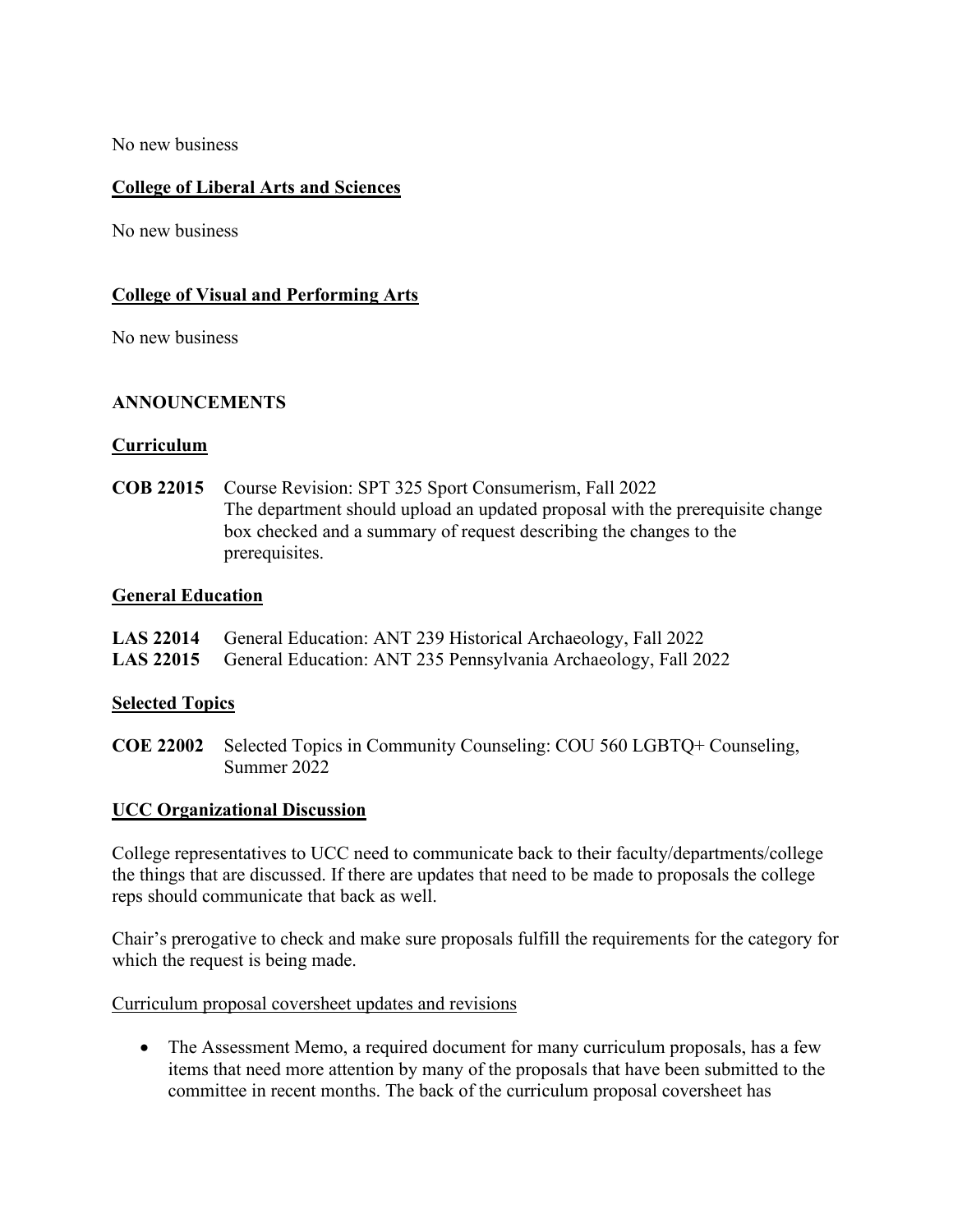information for anyone needing more information about what Assessment Memo should include. It is also what data informed the need for this proposal. A note should be added, see website for more information with a link.

- UCC coversheet Table 3: Documents #7 Descriptive Memo is not required for any proposal. "Descriptive Memo" will be removed and #7 will be used by a new required document.
- J. Stanley said there are a few documents that would be helpful for the General Education Committee. He will communicate those items to J. Vafeas.
- Table 1 line e. should have #10 added as a document.
- Table 1 line p. and q. are similar and can be combined. The checkbox and text "Change" in certificate" will be moved up to line p.
- Table 1 line r. should have a new document required, a Teach Out Plan for programs going into moratorium.
- Review to ensure consistent order of items e.g. Certificate and Certification lines l. and n.
- Edits to the cover sheet to begin with academic year 2022-2023.
- It is a difficult form but to the extent possible try to make it user friendly. A form with as many fields fillable as possible. Perhaps not a Docusign form, the frequency of changes needed to proposals would make the inflexibility of digital signing a hindrance. M. Kiec suggested working with an MFA Design student, they may be helpful making a userfriendly fillable form.

## Selected Topics

- The topics to be taught as a Selected Topics course are announced as part of the meeting agenda.
- Prerequisites listed on the specific topic announcement proposal will not be implemented to prevent students from registering for that topic.
- Each prefix can have more than one Selected Topics course number. Each of these different Selected Topics "shells" can be used by the department for different needs if they are set up purposefully. Examples: one Selected Topics course number might have 3 credits; another might have 6 credits. One Selected Topics "shell" course might have a prerequisite that is often used for different announced topics; another might use Permission of instructor; another might not have any prerequisite.